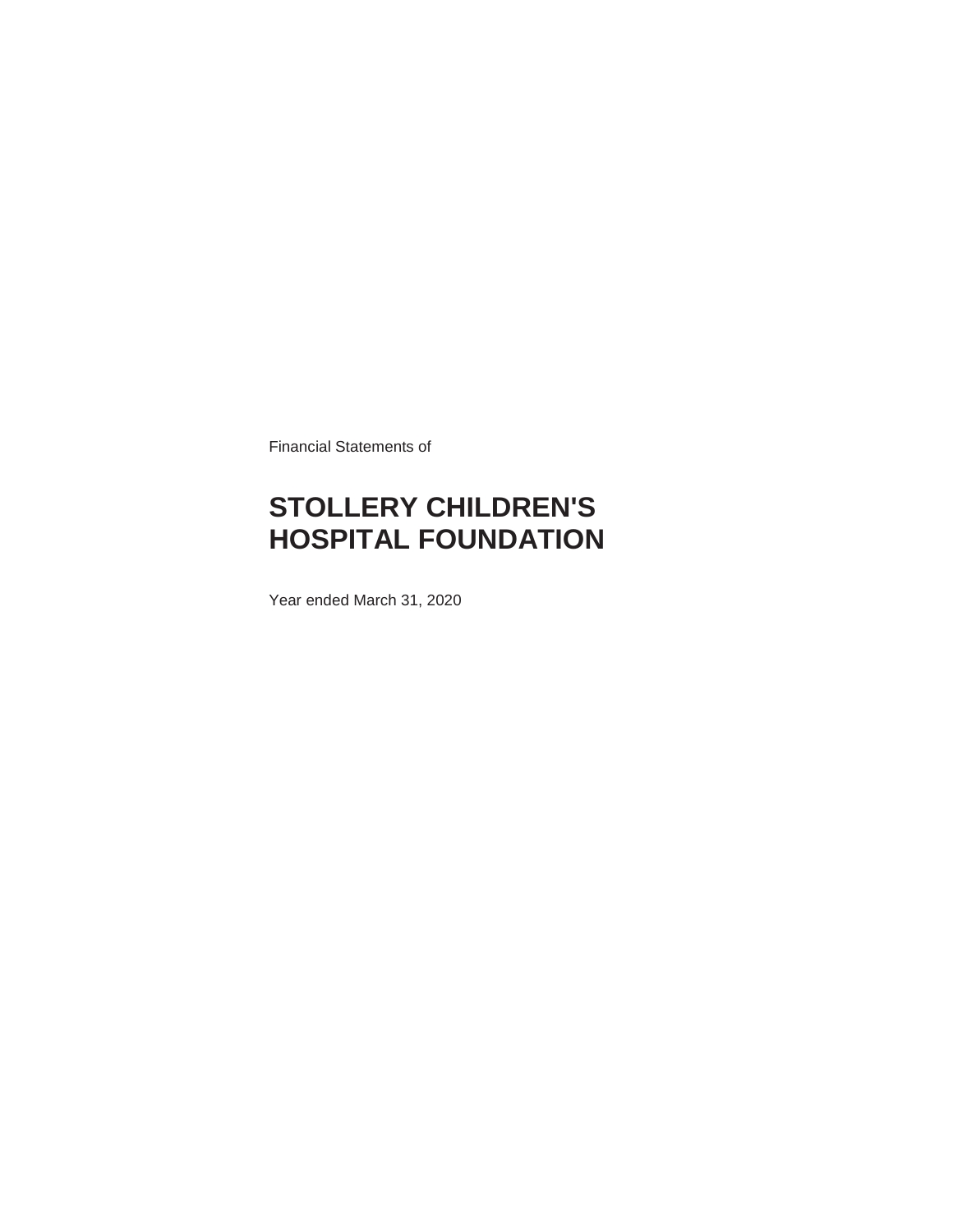

KPMG LLP 2200, 10175 – 101 Street Edmonton, AB T5J 0H3 Telephone (780) 429-7300 Fax (780) 429-7379 www.kpmg.ca

### **INDEPENDENT AUDITORS' REPORT**

To the Board of Trustees of the Stollery Children's Hospital Foundation

### *Opinion*

We have audited the financial statements of the Stollery Children's Hospital Foundation which comprise:

- the statement of financial position as at March 31, 2020
- the statement of operations and changes in fund balances for the year then ended
- the statement of cash flows for the year then ended
- and notes to financial statements, including a summary of significant accounting policies (Hereinafter referred to as the "financial statements").

In our opinion, the accompanying financial statements present fairly, in all material respects, the financial position of the Stollery Children's Hospital Foundation as at March 31, 2020, and its results of operations, and its cash flows for the year then ended in accordance with Canadian accounting standards for not-forprofit organizations.

### *Basis for Opinion*

We conducted our audit in accordance with Canadian generally accepted auditing standards. Our responsibilities under those standards are further described in the "*Auditors' Responsibilities for the Audit of the Financial Statements*" section of our auditors' report.

We are independent of the Stollery Children's Hospital Foundation in accordance with the ethical requirements that are relevant to our audit of the financial statements in Canada and we have fulfilled our other responsibilities in accordance with these requirements.

We believe that the audit evidence we have obtained is sufficient and appropriate to provide a basis for our opinion.

### *Responsibilities of Management and Those Charged with Governance for the Financial Statements*

Management is responsible for the preparation and fair presentation of the financial statements in accordance with Canadian accounting standards for not-for-profit organizations, and for such internal control as management determines is necessary to enable the preparation of financial statements that are free from material misstatement, whether due to fraud or error.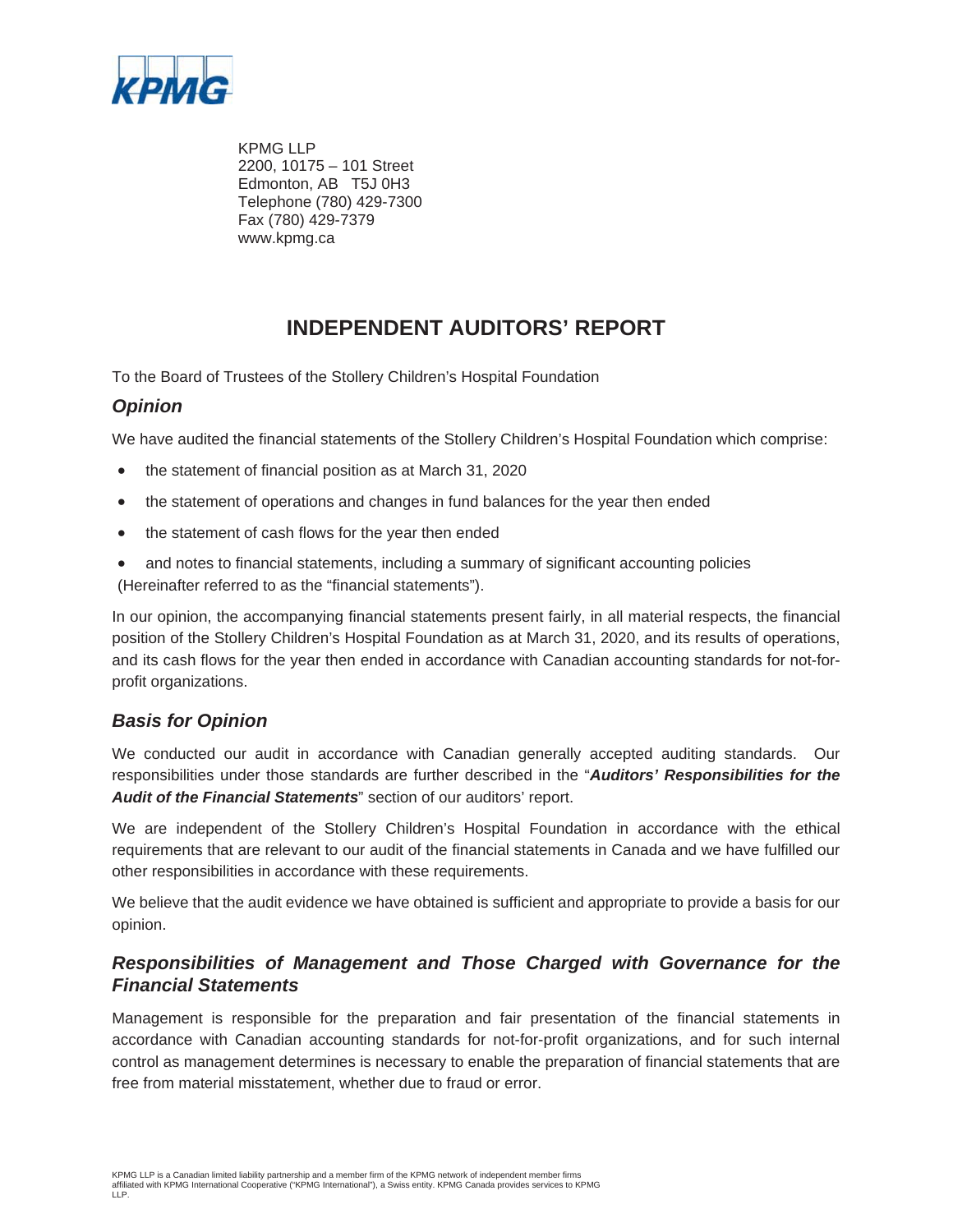

In preparing the financial statements, management is responsible for assessing the Stollery Children's Hospital Foundation's ability to continue as a going concern, disclosing as applicable, matters related to going concern and using the going concern basis of accounting unless management either intends to liquidate the Stollery Children's Hospital Foundation or to cease operations, or has no realistic alternative but to do so.

Those charged with governance are responsible for overseeing the Stollery Children's Hospital Foundation's financial reporting process.

### *Auditors' Responsibilities for the Audit of the Financial Statements*

Our objectives are to obtain reasonable assurance about whether the financial statements as a whole are free from material misstatement, whether due to fraud or error, and to issue an auditors' report that includes our opinion.

Reasonable assurance is a high level of assurance, but is not a guarantee that an audit conducted in accordance with Canadian generally accepted auditing standards will always detect a material misstatement when it exists.

Misstatements can arise from fraud or error and are considered material if, individually or in the aggregate, they could reasonably be expected to influence the economic decisions of users taken on the basis of the financial statements.

As part of an audit in accordance with Canadian generally accepted auditing standards, we exercise professional judgment and maintain professional skepticism throughout the audit.

We also:

Identify and assess the risks of material misstatement of the financial statements, whether due to fraud or error, design and perform audit procedures responsive to those risks, and obtain audit evidence that is sufficient and appropriate to provide a basis for our opinion.

The risk of not detecting a material misstatement resulting from fraud is higher than for one resulting from error, as fraud may involve collusion, forgery, intentional omissions, misrepresentations, or the override of internal control.

- x Obtain an understanding of internal control relevant to the audit in order to design audit procedures that are appropriate in the circumstances, but not for the purpose of expressing an opinion on the effectiveness of the Stollery Children's Hospital Foundation's internal control.
- Evaluate the appropriateness of accounting policies used and the reasonableness of accounting estimates and related disclosures made by management.
- Conclude on the appropriateness of management's use of the going concern basis of accounting and, based on the audit evidence obtained, whether a material uncertainty exists related to events or conditions that may cast significant doubt on the Stollery Children's Hospital Foundation's ability to continue as a going concern. If we conclude that a material uncertainty exists, we are required to draw attention in our auditors' report to the related disclosures in the financial statements or, if such disclosures are inadequate, to modify our opinion. Our conclusions are based on the audit evidence obtained up to the date of our auditors' report. However, future events or conditions may cause the Stollery Children's Hospital Foundation to cease to continue as a going concern.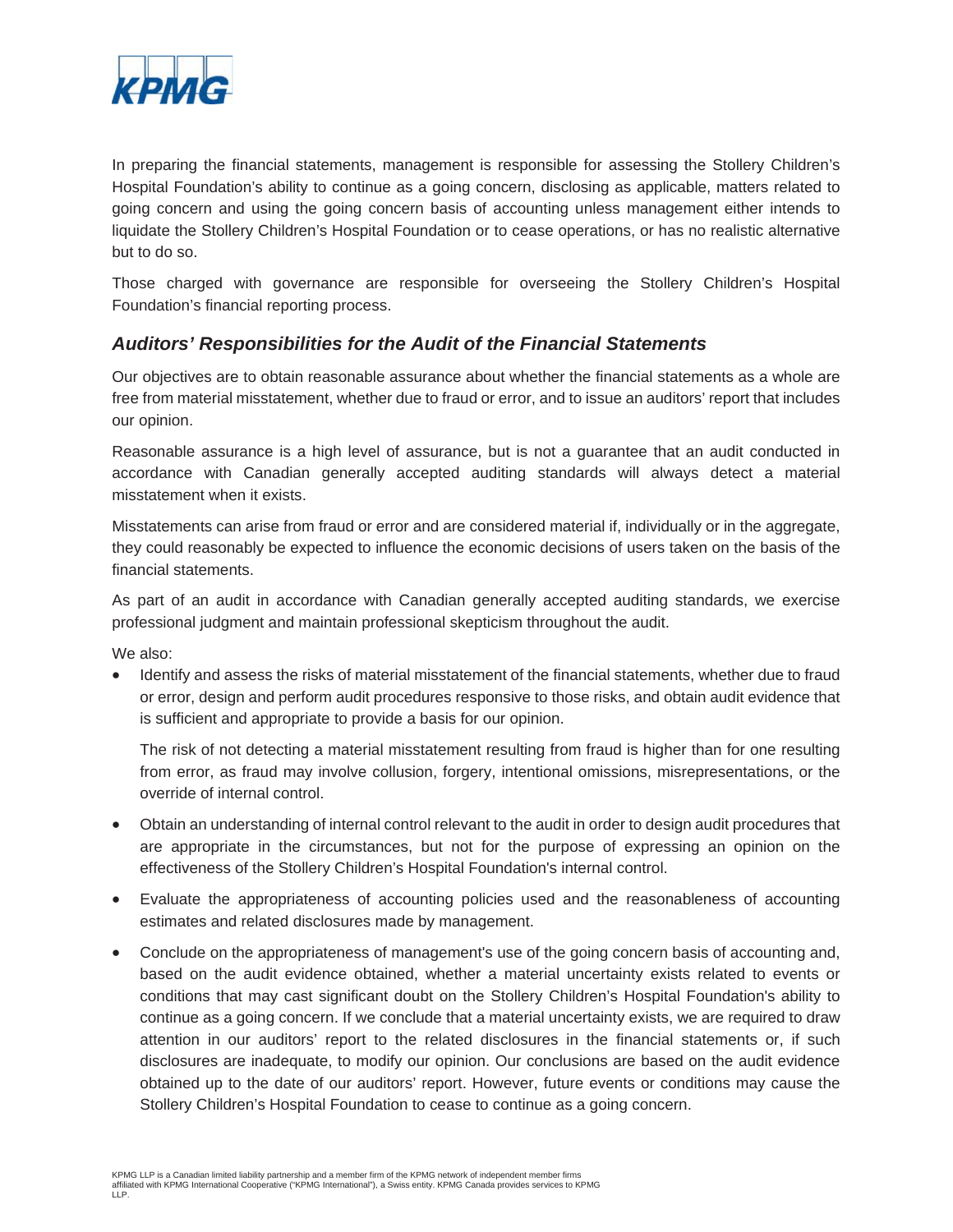

- Evaluate the overall presentation, structure and content of the financial statements, including the disclosures, and whether the financial statements represents the underlying transactions and events in a manner that achieves fair presentation.
- Communicate with those charged with governance regarding, among other matters, the planned scope and timing of the audit and significant audit findings, including any significant deficiencies in internal control that we identify during our audit.

 $KPMG$  14P

Chartered Professional Accountants

Edmonton, Canada June 17, 2020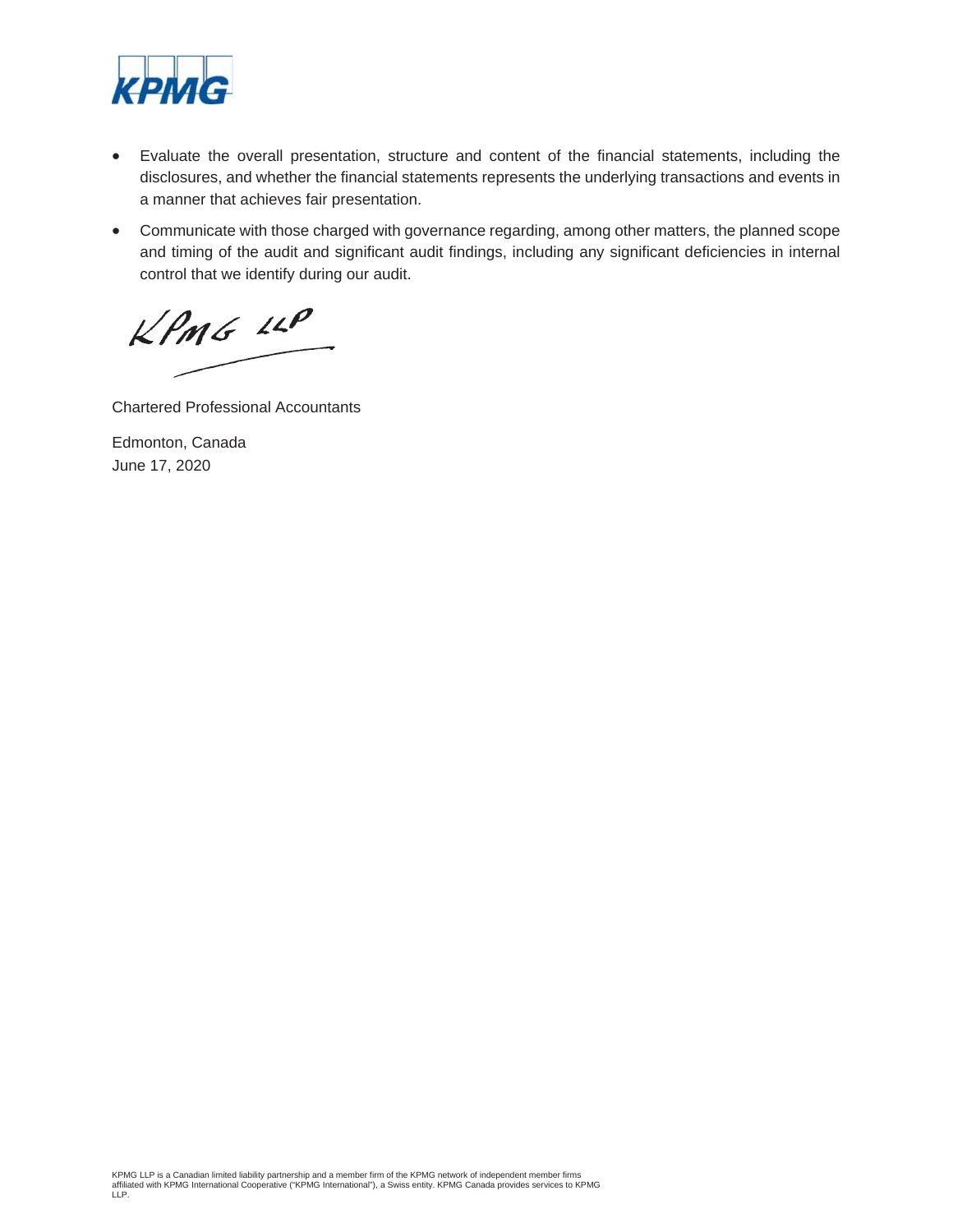Financial Statements

Year ended March 31, 2020

| <b>Financial Statements</b>                          |                |
|------------------------------------------------------|----------------|
| <b>Statement of Financial Position</b>               |                |
| Statement of Operations and Changes in Fund Balances | 2              |
| <b>Statement of Cash Flows</b>                       | 3              |
| Notes to Financial Statements                        | $\overline{4}$ |
| Schedule A - Investment Income                       | 12             |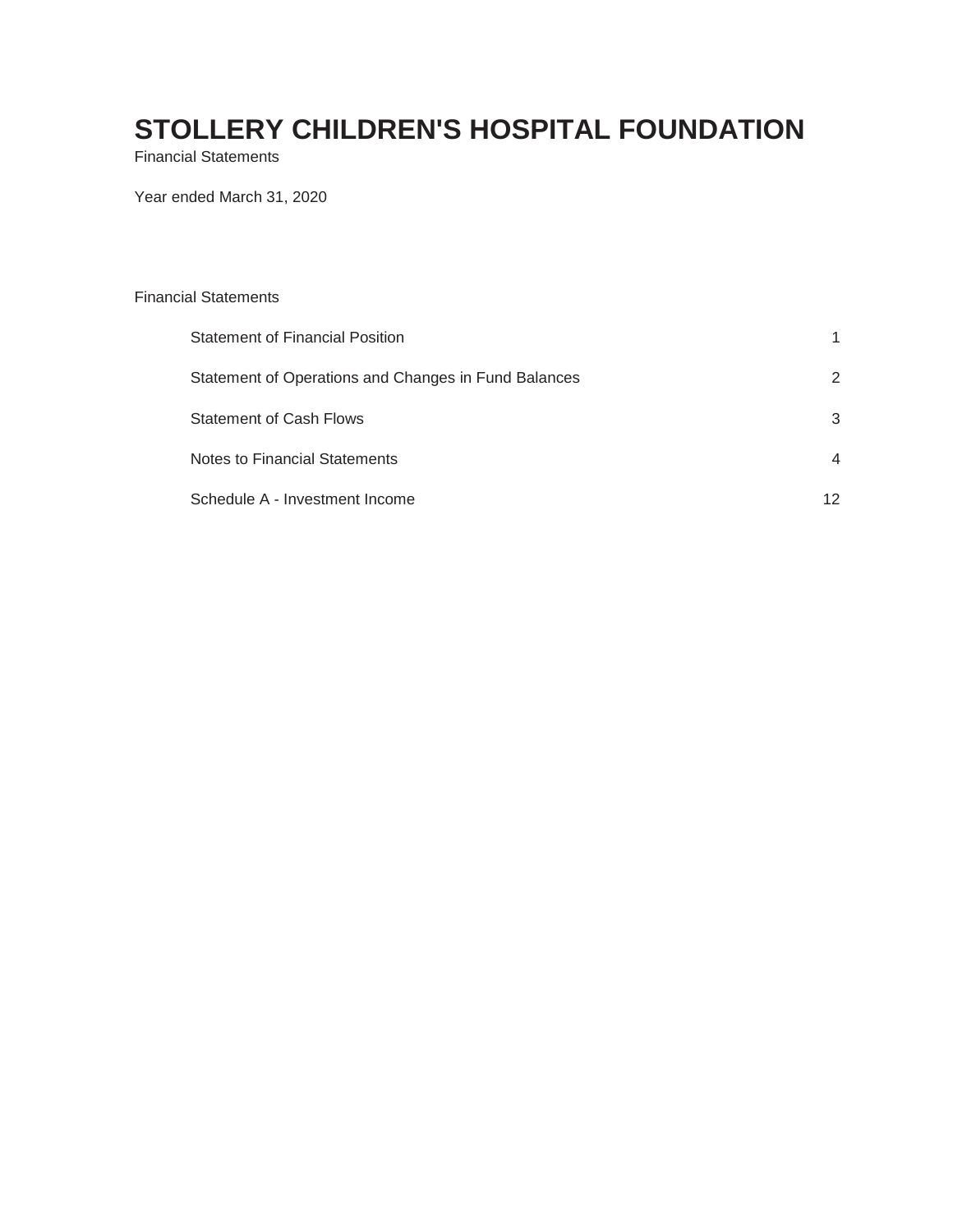Statement of Financial Position

March 31, 2020, with comparative information for 2019

|                                                   | 2020               |              | 2019               |
|---------------------------------------------------|--------------------|--------------|--------------------|
| <b>Assets</b>                                     |                    |              |                    |
| Current assets:                                   |                    |              |                    |
| Cash                                              | \$<br>6,763,106    | \$           | 11,455,701         |
| Accounts receivable                               | 355,205            |              | 643,650            |
| Advances for grants to qualified donees (note 2)  | 1,586,538          |              |                    |
| Prepaid expenses<br>Inventory                     | 458,975<br>219,900 |              | 459,600<br>169,429 |
|                                                   | 9,383,724          |              | 12,728,380         |
|                                                   |                    |              |                    |
| Portfolio investments (note 3)                    | 57,340,457         |              | 56,989,646         |
| Capital assets (note 4)                           | 416,736            |              | 454,412            |
|                                                   | \$<br>67,140,917   | $\mathbb{S}$ | 70,172,438         |
| <b>Liabilities and Fund Balances</b>              |                    |              |                    |
| <b>Current liabilities:</b>                       |                    |              |                    |
| Accounts payable and accrued liabilities (note 7) | \$<br>6,174,345    | \$           | 2,513,948          |
| Deferred revenue                                  | 51,180             |              | 152,864            |
|                                                   | 6,225,525          |              | 2,666,812          |
| Fund balances:                                    |                    |              |                    |
| <b>Externally restricted</b>                      | 4,131,161          |              | 5,416,060          |
| Internally restricted (note 5)                    | 34,199,143         |              | 42,623,830         |
| Unrestricted                                      | 22,585,088         |              | 19,465,736         |
|                                                   | 60,915,392         |              | 67,505,626         |
| Commitments (note 5)                              |                    |              |                    |
|                                                   | \$<br>67,140,917   | \$           | 70,172,438         |

See accompanying notes to financial statements.

On behalf of the Board of Trustees:

\_\_\_\_\_\_\_\_\_\_\_\_\_\_\_\_\_\_\_\_\_\_\_\_\_\_\_\_\_\_\_\_\_\_\_\_\_ Chair \_\_\_\_\_\_\_\_\_\_\_\_\_\_\_\_\_\_\_\_\_\_\_\_\_\_\_\_\_\_\_\_\_\_\_\_\_ Chair of Finance and Audit Committee  $\sqrt{2}$  $\sqrt{2}$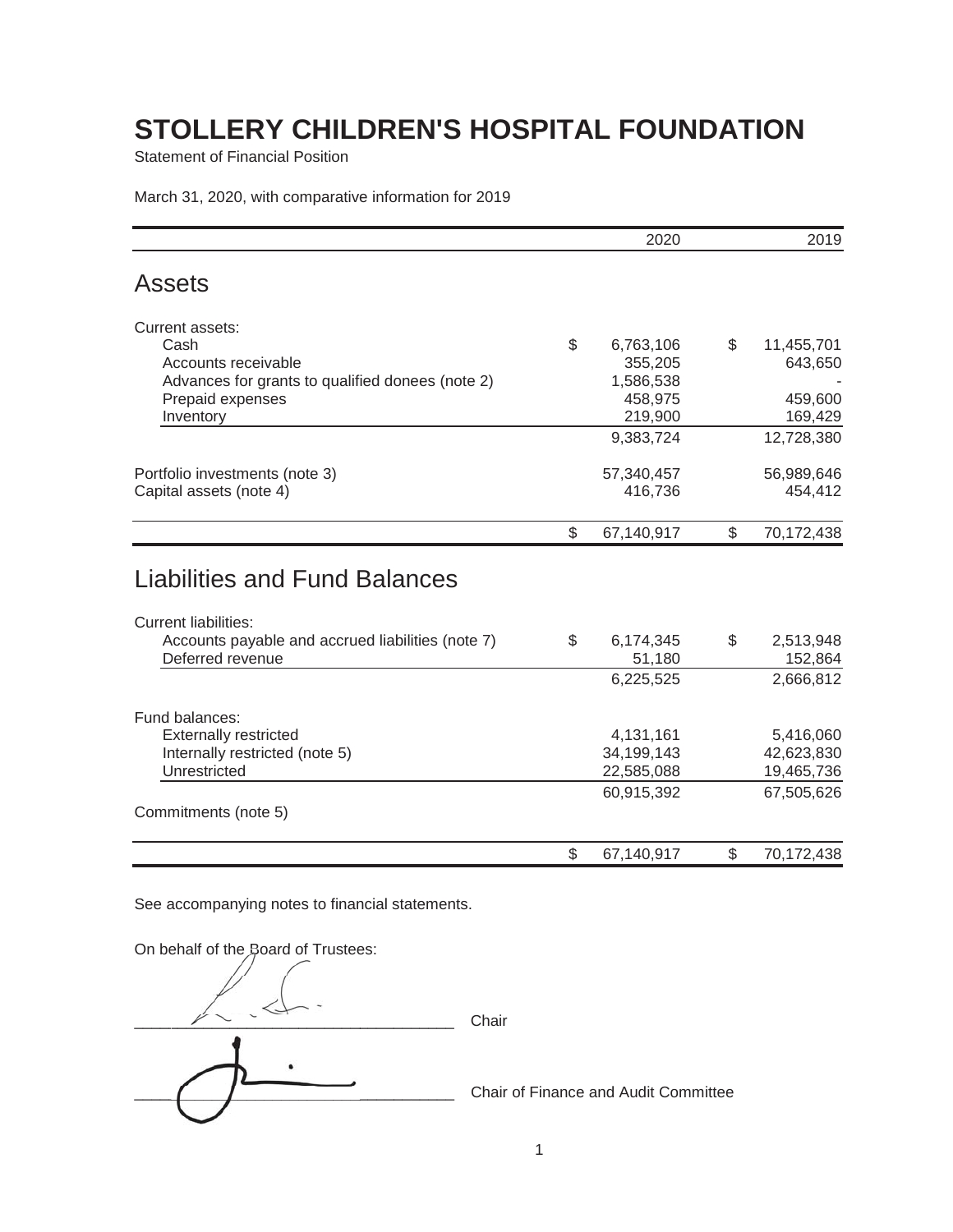Statement of Operations and Changes in Fund Balances

Year ended March 31, 2020, with comparative information for 2019

|                                                   | Externally      | Internally       | Unrestricted | Total         | Total         |
|---------------------------------------------------|-----------------|------------------|--------------|---------------|---------------|
|                                                   | restricted fund | restricted fund  | fund         | 2020          | 2019          |
| Revenue:                                          |                 |                  |              |               |               |
| Fundraising projects and contributions            | 1,029,614<br>\$ | \$               | \$21,209,850 | \$22,239,464  | \$20,135,451  |
| <b>Mighty Millions Lottery</b>                    |                 |                  | 9,253,066    | 9,253,066     | 8,701,974     |
| Investment (loss) income (Schedule A)             |                 |                  | (2,014,755)  | (2,014,755)   | 2,534,706     |
| Merchandising                                     |                 |                  | 463,704      | 463,704       | 463,546       |
|                                                   | 1,029,614       | ۰                | 28,911,865   | 29,941,479    | 31,835,677    |
| Expenditures:                                     |                 |                  |              |               |               |
| Fundraising                                       |                 |                  | 6,731,500    | 6,731,500     | 6,817,182     |
| <b>Mighty Millions Lottery</b>                    |                 |                  | 6,841,144    | 6,841,144     | 6,534,864     |
| Administration                                    |                 |                  | 2,333,638    | 2,333,638     | 2,294,907     |
| Merchandising                                     |                 |                  | 450,444      | 450,444       | 390,850       |
|                                                   |                 | $\blacksquare$   | 16,356,726   | 16,356,726    | 16,037,803    |
| Excess of revenue over expenditures before grants | 1,029,614       |                  | 12,555,139   | 13,584,753    | 15,797,874    |
| Grants payments                                   | 2,314,513       | 17,860,474       |              | 20,174,987    | 17,244,812    |
| (Deficiency) excess of revenue over expenditures  | (1,284,899)     | (17,860,474)     | 12,555,139   | (6,590,234)   | (1,446,938)   |
| Fund balances, beginning of year                  | 5,416,060       | 42,623,830       | 19,465,736   | 67,505,626    | 68,952,564    |
| <b>Transfers</b>                                  |                 | 9,435,787        | (9,435,787)  |               |               |
| Fund balances, end of year                        | \$<br>4,131,161 | 34,199,143<br>\$ | \$22,585,088 | \$ 60,915,392 | \$ 67,505,626 |

See accompanying notes to financial statements.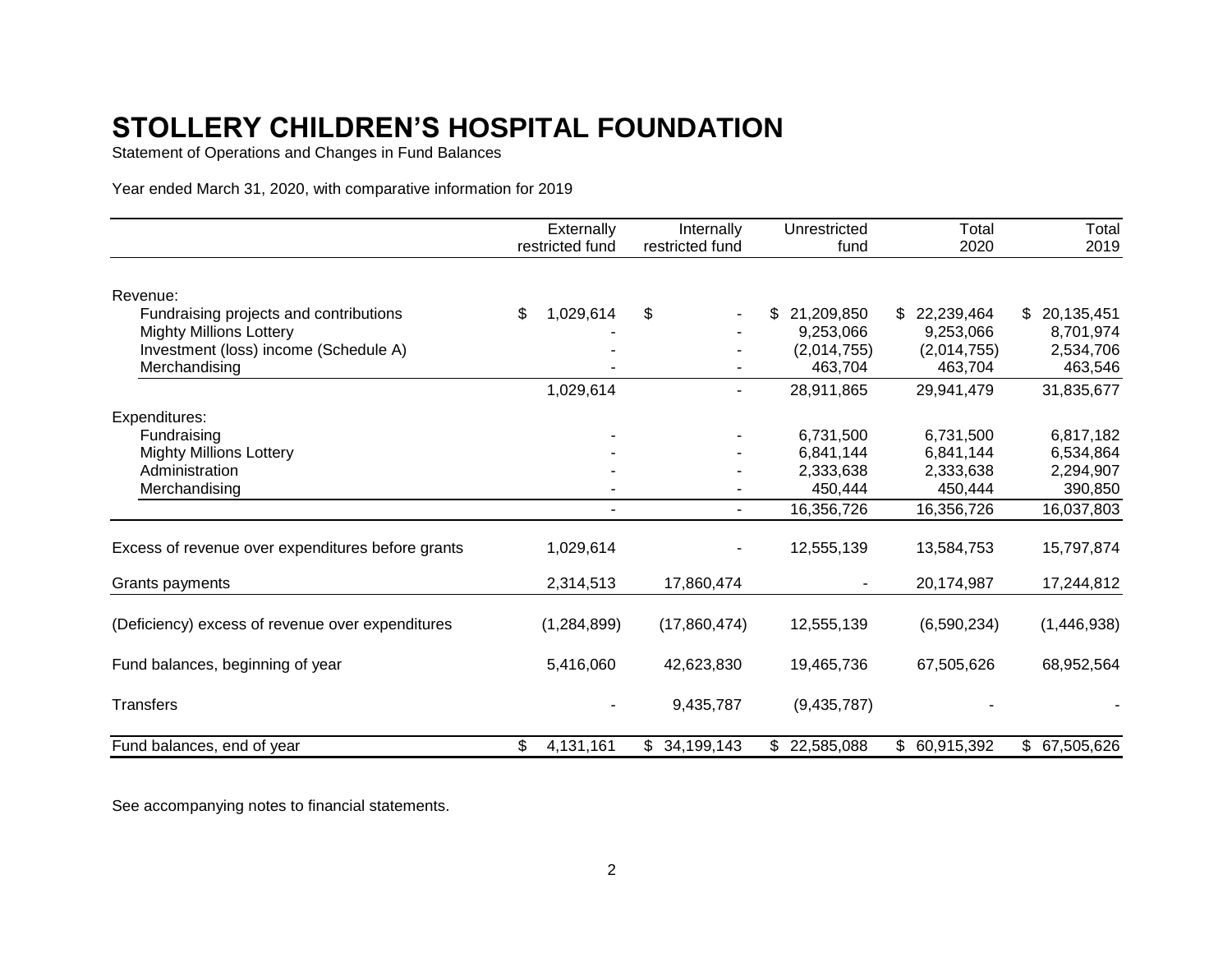Statement of Cash Flows

Year ended March 31, 2020, with comparative information for 2019

|                                                  | 2020              | 2019              |
|--------------------------------------------------|-------------------|-------------------|
| Cash provided by operations:                     |                   |                   |
| (Deficiency) excess of revenue over expenditures | \$<br>(6,590,234) | \$<br>(1,446,938) |
| Items not involving cash:                        |                   |                   |
| Unrealized loss (gain) on portfolio investments  | 6,668,875         | (955, 574)        |
| Realized (gain) loss on portfolio investments    | (2,493,757)       | 290,204           |
| Amortization of capital assets                   | 83,318            | 74,341            |
| Change in non-cash operating working capital:    |                   |                   |
| Decrease (increase) in accounts receivable       | 288,445           | (257, 640)        |
| Increase in advances for grants to               |                   |                   |
| qualified donees                                 | (1,586,538)       |                   |
| Decrease (increase) decrease in prepaid expenses | 625               | (46, 339)         |
| Increase in inventory                            | (50, 471)         | (14, 703)         |
| Increase in accounts payable and                 |                   |                   |
| accrued liabilities                              | 3,660,398         | 848,481           |
| (Decrease) increase in deferred revenue          | (101, 684)        | 18,061            |
|                                                  | (121, 023)        | (1,490,107)       |
| Cash flows used in investing activities:         |                   |                   |
| (Acquisition) sale of portfolio investments, net | (4,525,930)       | 3,940,546         |
| Acquisition of capital assets                    | (45, 642)         | (75, 933)         |
|                                                  | (4,571,572)       | 3,864,613         |
| (Decrease) increase in cash                      | (4,692,595)       | 2,374,506         |
| Cash, beginning of year                          | 11,455,701        | 9,081,195         |
| Cash, end of year                                | \$<br>6,763,106   | \$<br>11,455,701  |

See accompanying notes to financial statements.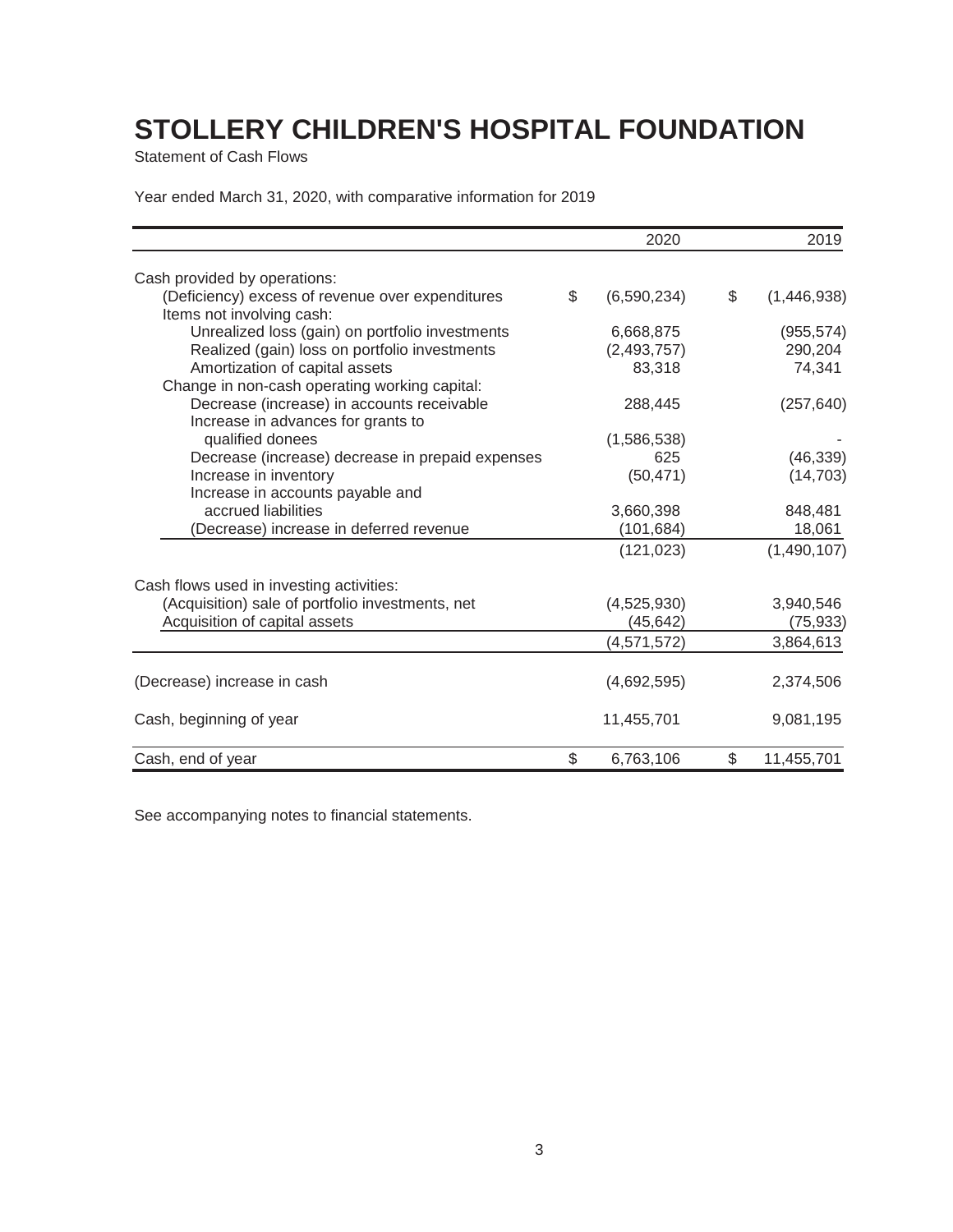Notes to Financial Statements

Year ended March 31, 2020

Stollery Children's Hospital Foundation (the "Foundation") operates under the Regional Health Authorities Foundations Regulation. The Foundation is registered with the Canada Revenue Agency as a charitable organization and is exempt from income taxes.

The mission of the Foundation is to enhance health services for children by raising money to support the Stollery Children's Hospital (the "Hospital") and programs that promote health, prevent disease and treat illness and injury. Funding provided by the Foundation supports health services for children through education, research, special services and acquisition of equipment. As well, the Foundation educates communities on needs, thanks donors who support the Foundation and shares the impact of their donation on the lives of children and their families.

#### **1. Significant accounting policies:**

These financial statements have been prepared by management in accordance with Canadian accounting standards for not-for-profit organizations in Part III of the CPA Canada Handbook.

(a) Fund accounting:

The Foundation follows the restricted fund method of accounting for contributions. The following funds have been established for financial reporting purposes:

- i) Externally restricted fund consists of funds which restrictions have been imposed by the donor
- ii) Internally restricted fund consists of funds upon which restrictions have been imposed by the Board of Trustees (the "Board"). These funds represent donations and income that were initially unrestricted by upon which the Board has placed restrictions for specific priority programs at the Hospital.
- iii) Unrestricted fund consists of donations and investment income upon which no restrictions have been imposed by the donors or the Board. These funds are managed in accordance with general Board policies and may be internally restricted through Board motion.
- (b) Inventory:

Inventory consists of items held for resale and is valued at the lower of cost, measured on a first-in, first-out basis, and replacement cost. Merchandising expense represents the cost of inventory sold during the year.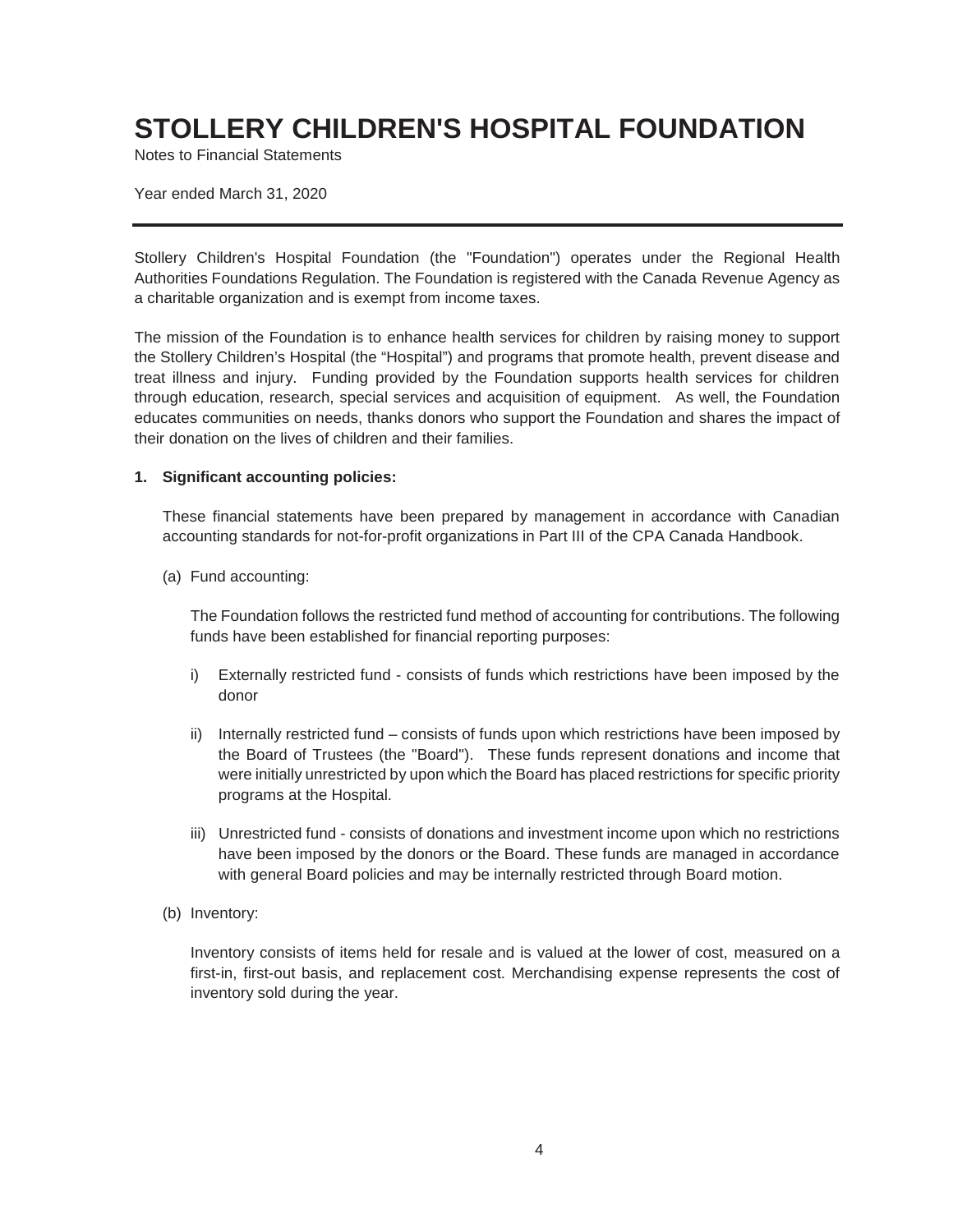Notes to Financial Statements (continued)

Year ended March 31, 2020

#### **1. Significant accounting policies (continued):**

(c) Capital assets:

Capital assets are recorded at cost less accumulated amortization. Repairs and maintenance costs are expensed as incurred. Betterments which extend the useful life of an asset are capitalized. When a capital asset no longer contributes to the Foundation's ability to provide services, its carrying amount is written down to its residual value. Capital assets include works of art which are not subject to amortization.

Capital assets are amortized on a straight-line basis as follows:

| Equipment<br>Furniture and fixtures<br>Computer software<br>Leasehold improvements<br>Term of Lease | 3 years<br>10 years<br>3 years |
|-----------------------------------------------------------------------------------------------------|--------------------------------|

#### (d) Revenue recognition:

Externally restricted contributions are recognized as revenue of the externally restricted fund in the year received or receivable if the amount to be received can be reasonably estimated and collection is reasonably assured.

Unrestricted contributions are recognized as revenue when received or receivable if the amount to be received can be reasonably estimated and collection is reasonably assured.

Investment income is recognized as revenue of the unrestricted fund when earned.

Fundraising projects and merchandising revenue are recognized in the year in which the event is held or goods are sold.

(e) Contributed materials and services:

Contributed materials and services are recorded at fair value when they would have otherwise been purchased and when a fair value can be reasonably estimated. Contributed services of volunteers are not recognized in these financial statements as their fair value cannot be reasonably determined.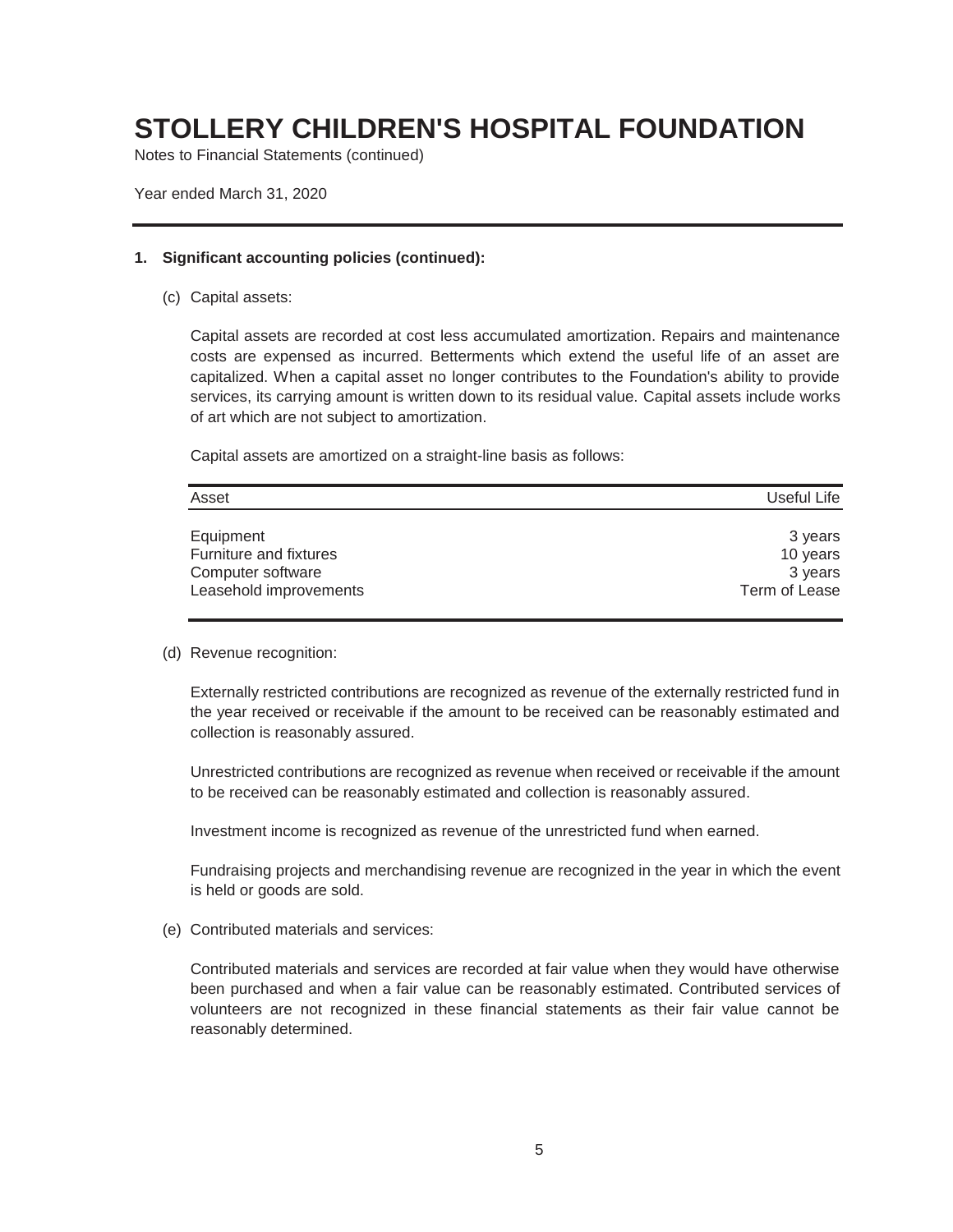Notes to Financial Statements (continued)

Year ended March 31, 2020

#### **1. Significant accounting policies (continued):**

(f) Financial instruments:

Financial instruments are recorded at fair value on initial recognition. Freestanding derivative instruments that are not in a qualifying hedging relationship and equity instruments that are quoted in an active market are subsequently measured at fair value. The Foundation does not use derivative financial instruments to alter the effects of market interest or foreign exchange fluctuations. All other financial instruments are subsequently recorded at cost or amortized cost, unless management has elected to carry the instruments at fair value. The Foundation has elected to carry its fixed-income instruments at fair value.

Transaction costs incurred on the acquisition of financial instruments measured subsequently at fair value are expensed as incurred. All other financial instruments are adjusted by transaction costs incurred on acquisition and financing costs, which are amortized using the straight-line method.

Financial assets are assessed for impairment on an annual basis at the end of the fiscal year if there are indicators of impairment. If there is an indicator of impairment, the Foundation determines if there is a significant adverse change in the expected amount or timing of future cash flows from the financial asset. If there is a significant adverse change in the expected cash flows, the carrying value of the financial asset is reduced to the highest of the present value of the expected cash flows, the amount that could be realized from selling the financial asset or the amount the Foundation expects to realize by exercising its right to any collateral. If events and circumstances reverse in a future period, an impairment loss will be reversed to the extent of the improvement, not exceeding the initial carrying value.

(g) Use of estimates:

The preparation of financial statements requires management to make estimates and assumptions that affect the reported amounts of assets and liabilities and disclosure of contingent assets and liabilities at the date of the financial statements and the reported amounts of revenues and expenses during the year. Actual results could differ from those estimates.

(h) Employee future benefits:

The Foundation participates in the Local Authorities Pension Plan, which is a multi-employer defined benefit pension plan. As it is not practicable to separate the information in the plan that relates to the Foundation, it is accounted for as a defined contribution plan.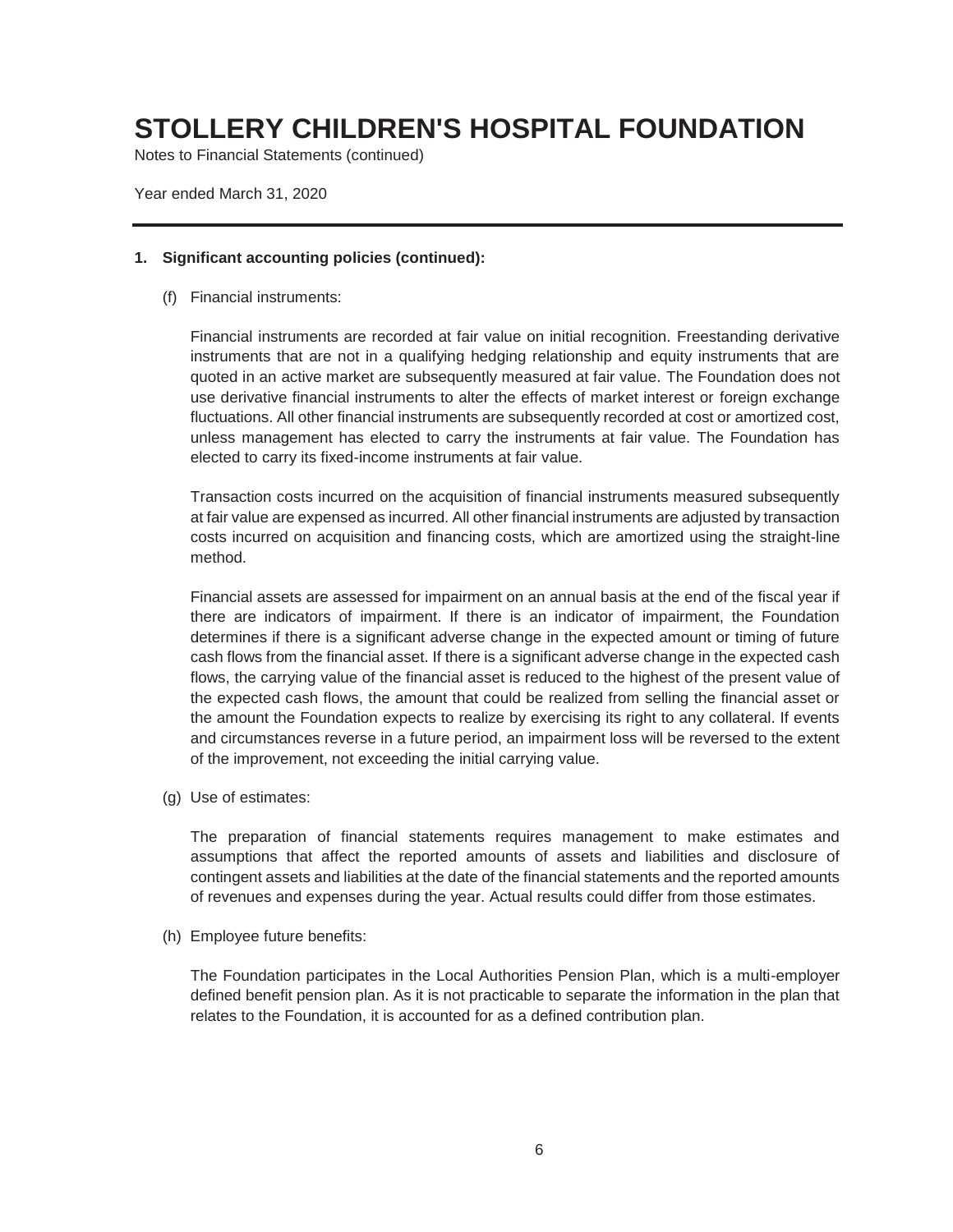Notes to Financial Statements (continued)

Year ended March 31, 2020

#### **2. Advances for grants to qualified donees**

During the year, the Foundation advanced funds to qualified grant donees that were not fully utilized by the donee by the end of the fiscal year. The Foundation receives reporting of the usage of the grants from the donees, and expects the funds to be expensed as follows:

| 2021<br>2022 | \$1,506,538<br>80,000 |
|--------------|-----------------------|
| Thereafter   |                       |

#### **3. Portfolio investments:**

|                                                                                                                                         | 2020                          | 2019                                        |
|-----------------------------------------------------------------------------------------------------------------------------------------|-------------------------------|---------------------------------------------|
| Fixed-income, measured at fair value:<br>Term deposit<br>Pooled bond funds<br>Government and government backed bonds<br>Corporate bonds | \$<br>7,166,870<br>15,693,067 | \$<br>5,336,707<br>14,029,610<br>16,163,240 |
|                                                                                                                                         | 22,859,937                    | 35,529,557                                  |
| Equities, measured at fair value:<br>Canadian<br>International                                                                          | 15,672,182<br>18,550,169      | 9,718,402<br>10,395,591                     |
|                                                                                                                                         | 34,222,351                    | 20,113,993                                  |
| Cash surrender value of life<br>insurance                                                                                               | 258,169                       | 224,842                                     |
| Cash and equivalents                                                                                                                    |                               | 1,121,254                                   |
|                                                                                                                                         | \$<br>57,340,457              | \$<br>56,989,646                            |

During the year, the Foundation changed investment managers, and moved from three private firms investing in segregated funds, to an institutional firm investing in pooled funds.

a) The term deposits carry coupon rates of 2.01%, to 3.05% and maturity dates of April 2020 to July 2021.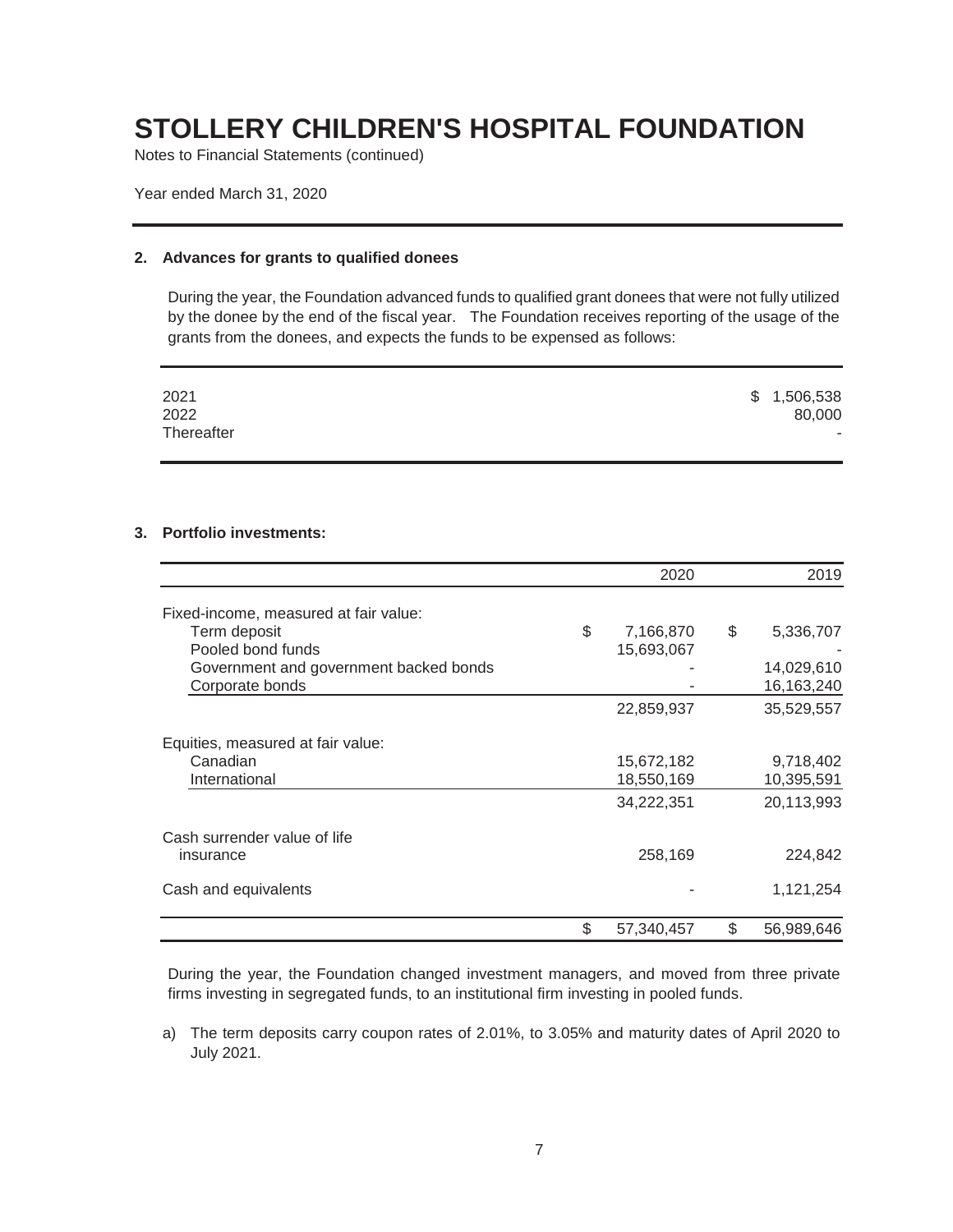Notes to Financial Statements (continued)

Year ended March 31, 2020

#### **3. Portfolio investments (continued):**

- b) Pooled bond funds are comprised of publicly traded fixed-income instruments, including institutional short term investment funds, high yield bond funds, mortgage pension funds, municipal bond funds, private placement corporate debt funds, emerging markets foreign exchange funds, and investment grade corporate bond trusts. The pooled bond funds are managed with the objective of providing optimal returns while maintaining security of capital. Return is optimized within the risk constraints of the portfolio by management of portfolio duration and issuer mix.
- c) Equities are comprised of publicly traded equities in Canadian and International (including United States) corporations.
- d) Cash and equivalents are represented by cash on deposit with the Investment Broker for future investment purchases.

|                                                                                                    |                                                         |                                               | 2020                                                  |    | 2019                                            |
|----------------------------------------------------------------------------------------------------|---------------------------------------------------------|-----------------------------------------------|-------------------------------------------------------|----|-------------------------------------------------|
|                                                                                                    | Cost                                                    | Accumulated<br>amortization                   | Net book<br>value                                     |    | Net book<br>value                               |
| Equipment<br>Furniture and fixtures<br>Computer software<br>Leasehold improvements<br>Works of art | \$<br>157,275<br>227,345<br>55,185<br>323,006<br>50,000 | \$<br>101,446<br>104,209<br>51,148<br>139,272 | \$<br>55,829<br>123,136<br>4,037<br>183,734<br>50,000 | \$ | 44,304<br>136,519<br>6,886<br>216,703<br>50,000 |
|                                                                                                    | \$<br>812.811                                           | \$<br>396,075                                 | \$<br>416,736                                         | S  | 454,412                                         |

#### **4. Capital assets:**

Amortization of \$83,318 (2019 - \$74,341) is included in administration expenditures.

#### **5. Commitments:**

a) The Foundation is committed to future annual operating lease payments for office equipment as follows:

| 2021       | -\$ | 12,003 |
|------------|-----|--------|
| 2022       |     | 1,796  |
| Thereafter |     | н.     |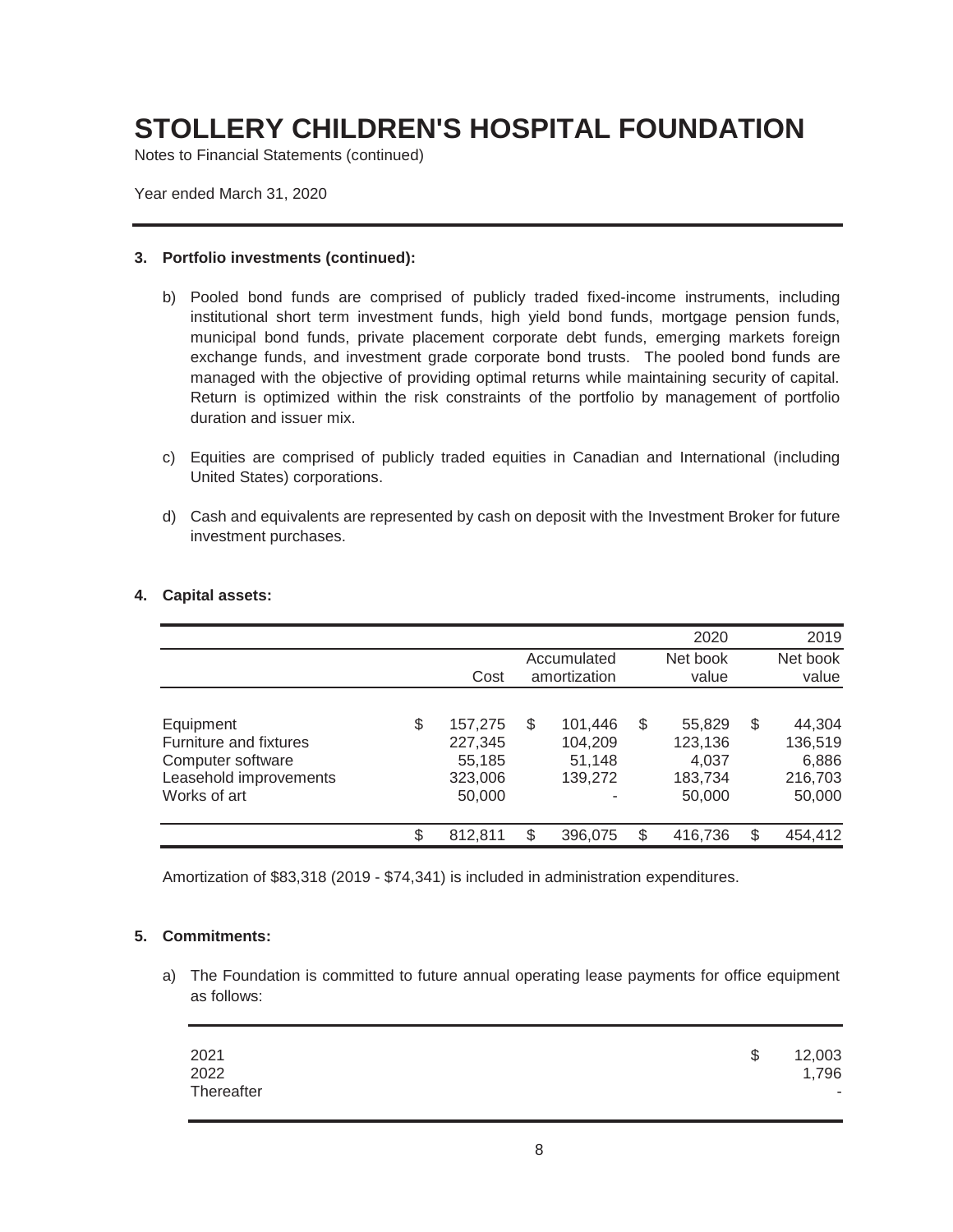Notes to Financial Statements (continued)

Year ended March 31, 2020

#### **5. Commitments (continued):**

b) The Foundation has approved cumulative funding commitments of \$32,612,604 (2019 - \$42,623,830) which will be carried forward to future years. At March 31, 2020, \$26,995,481 (2019 - \$32,627,206) relates to commitments to the Stollery Children's Hospital that will be distributed upon request.

In addition to the approved funding commitments, the Foundation has entered into memorandums of understanding with various entities to provide financial support for children's health initiatives. As at March 31, 2020, the future funding commitments related to these arrangements are \$24,000,000 (2019 - \$54,489,065). For the year ending March 31, 2019, the Foundation had committed to Alberta Health Services to fund \$26,000,000 for the building of a child and adolescent mental health center. During the current year, the Government of Alberta indefinitely deferred this capital project, and the Foundation was released from this commitment.

|                                    | Women & Children's Health<br><b>Research Institute</b> | <b>Mental Health</b><br>Foundation |                                                        |
|------------------------------------|--------------------------------------------------------|------------------------------------|--------------------------------------------------------|
| 2021<br>2022<br>2023<br>Thereafter | S<br>5,000,000<br>5,000,000<br>4,000,000<br>8,000,000  | 1,000,000<br>1,000,000<br>۰<br>۰   | \$<br>6,000,000<br>6,000,000<br>4,000,000<br>8,000,000 |
|                                    | 22,000,000                                             | 2,000,000                          | 24,000,000                                             |

c) The Foundation has received pledges of \$2,384,930 (2019 - \$1,322,489) from donors which have not been recognized as revenue at year-end. Payment of the amounts pledged is expected by the Foundation as follows:

| 2021<br>2022<br>2023<br>2024 | - \$ | 1,180,482<br>655,482<br>271,166<br>186,000 |
|------------------------------|------|--------------------------------------------|
| Thereafter                   |      | 91,800                                     |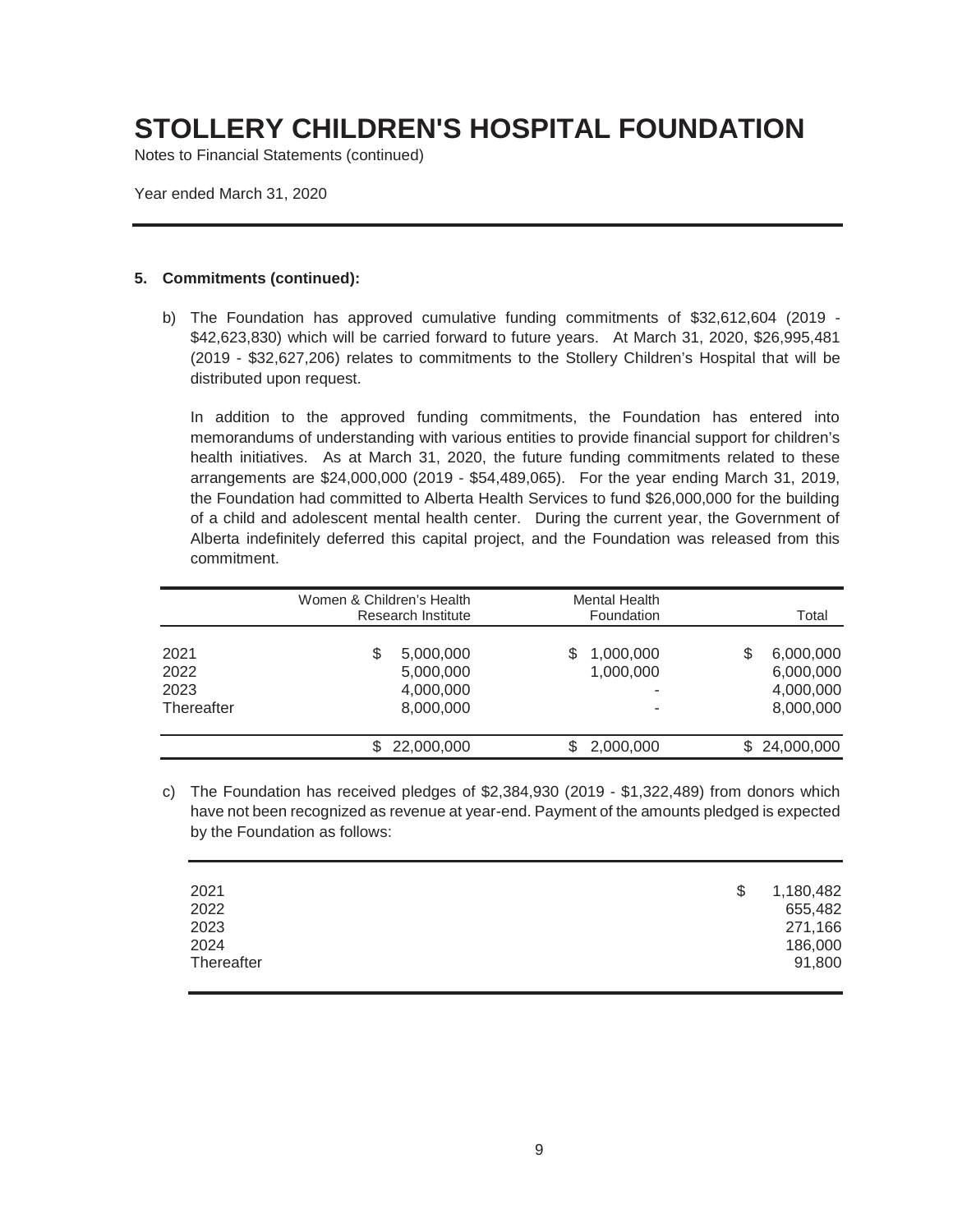Notes to Financial Statements (continued)

Year ended March 31, 2020

#### **6. Employee future benefits:**

All eligible employees of the Foundation participate in the Local Authorities Pension Plan (LAPP) under the Public Sector Pension Plans Act. Contribution requirements for the Foundation are as follows:

|                            | 2020   | 2019     |
|----------------------------|--------|----------|
| Employer                   |        |          |
| Pensionable earnings up to |        |          |
| the maximum under the      |        |          |
| Canada Pension Plan        | 9.39%  | $9.39\%$ |
| Pensionable earnings in    |        |          |
| excess of the maximum      |        |          |
| under the Canada           |        |          |
| <b>Pension Plans</b>       | 13.84% | 13.84%   |
| Employee                   |        |          |
| Pensionable earnings up to |        |          |
| the maximum under the      |        |          |
| Canada Pension Plan        | 8.39%  | 8.39%    |
| Pensionable earnings in    |        |          |
| excess of the maximum      |        |          |
| under the Canada           |        |          |
| <b>Pension Plan</b>        | 12.84% | 12.84%   |
|                            |        |          |

Information for the year ended December 31, 2019 was not available at the time of preparing these financial statements (2018 - actuarial surplus of \$3.47 billion). The Foundation contributed a total of \$401,578 for the year ended March 31, 2020 (2019 - \$452,537), which has been recorded within administrative expenditures in the statement of operations. The Foundation had 40 (2019 - 42) contributing members in the plan which has a total of 264,813 members at December 31, 2018 (2017 - 259,714).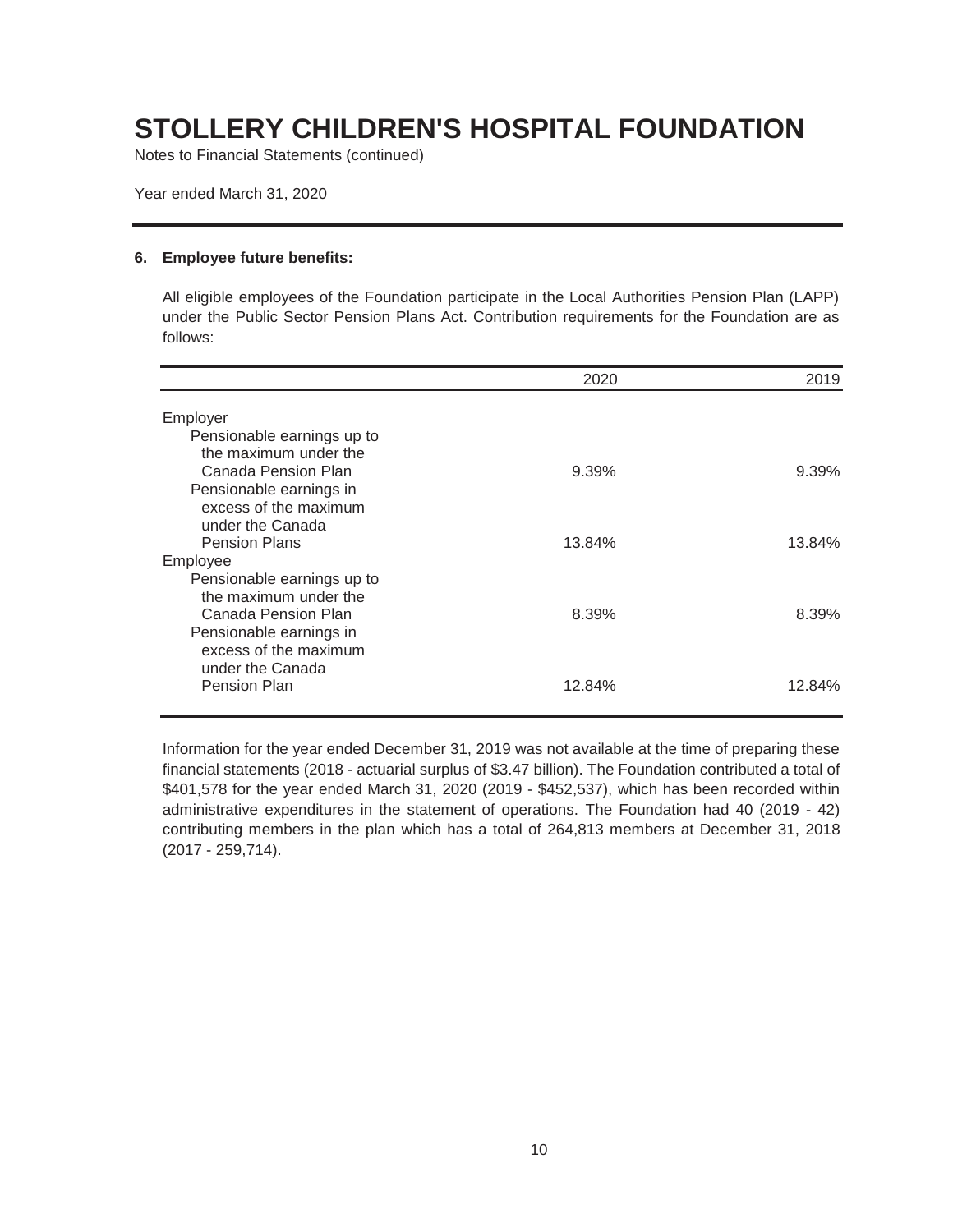Notes to Financial Statements (continued)

Year ended March 31, 2020

#### **7. Related party transactions:**

The Foundation provides grants of money and services to the Hospital. These grants allow the Hospital to provide health services not funded from other sources.

Accommodation, furnishings and certain other overhead costs incurred in the administration of the Foundation provided by the Hospital and Alberta Health Services are not reasonably estimable and consequently are not reflected in these financial statements.

At March 31, 2020, accounts payable and accrued liabilities include \$3,832,961 (2019 - \$775,443) due to Alberta Health Services.

#### **8. Financial risks:**

Income and financial returns on investments are exposed to credit and price risk. Credit risk relates to the possibility that a loss may occur from the failure of another party to perform according to the terms of the contract. Price risk is comprised of interest rate, foreign exchange and market risk. Interest rate risk relates to the possibility that investments will change in value due to fluctuations in interest rates. Market and foreign exchange risk relates to the possibility that investments will change in value due to future fluctuations in market prices and foreign exchanges rates.

These risks are managed by the Foundation's investment policies, which prescribe the investment asset mix including the degree of liquidity and concentration and the amount of foreign content.

Changes in interest rates and credit ratings are the main cause of changes in the fair value of government securities and corporate bonds resulting in a favorable or unfavorable variance compared to book value. Credit risk is mitigated by investing in government securities and corporate bonds with a rating of A or better and diversifying the securities between government, government backed and corporate issuers. Interest rate risk is mitigated by managing maturity dates and payment frequency. The Foundation limits credit risk associated with other financial assets by dealing with counterparties that it believes are creditworthy. The fair value of equities is impacted by price risk.

The Foundation does not use derivative instruments to alter the effects of interest, market and foreign exchange risks.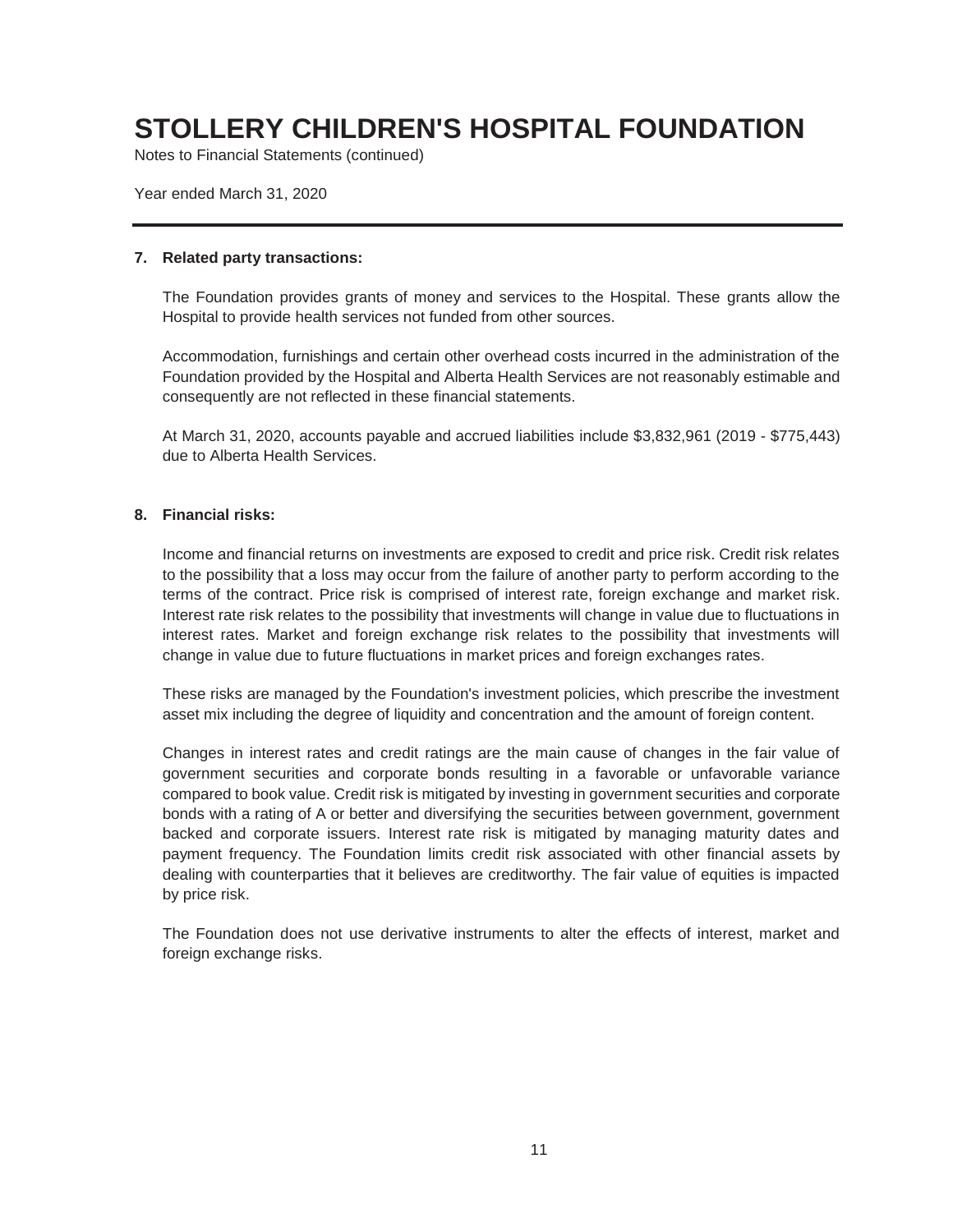Notes to Financial Statements (continued)

Year ended March 31, 2020

#### **9. Impact of COVID-19**

In March 2020, the World Health Organization declared the outbreak of a novel coronavirus (COVID-19) as a pandemic, which continues to spread throughout Canada. On March 17, 2020 the Premier of Alberta declared a public state of health emergency and issued an order to close all nonessential businesses until further notice. Out of concern for our staff, the Foundation implemented its business continuity plan which necessitated all staff to work from home, with minimal in-office visits as required; the store located within the Hospital was closed on March 16, 2020. The Foundation expects this pandemic to significantly impact its results of operations, cash flows and financial position. Impacts may include: reduced donation revenue and lower pledge collection rates; workforce adjustments; postponement and / or cancellation of events; reduced ability and need to rely on volunteers for events; and significant fluctuations in the valuation of portfolio investments. While the financial impacts cannot be reasonably estimated at this time, the Foundation has sufficient unrestricted and internally restricted net assets to respond to the pandemic.

#### **10. Comparative information:**

Certain comparative information have been reclassified to conform to current year's presentation.